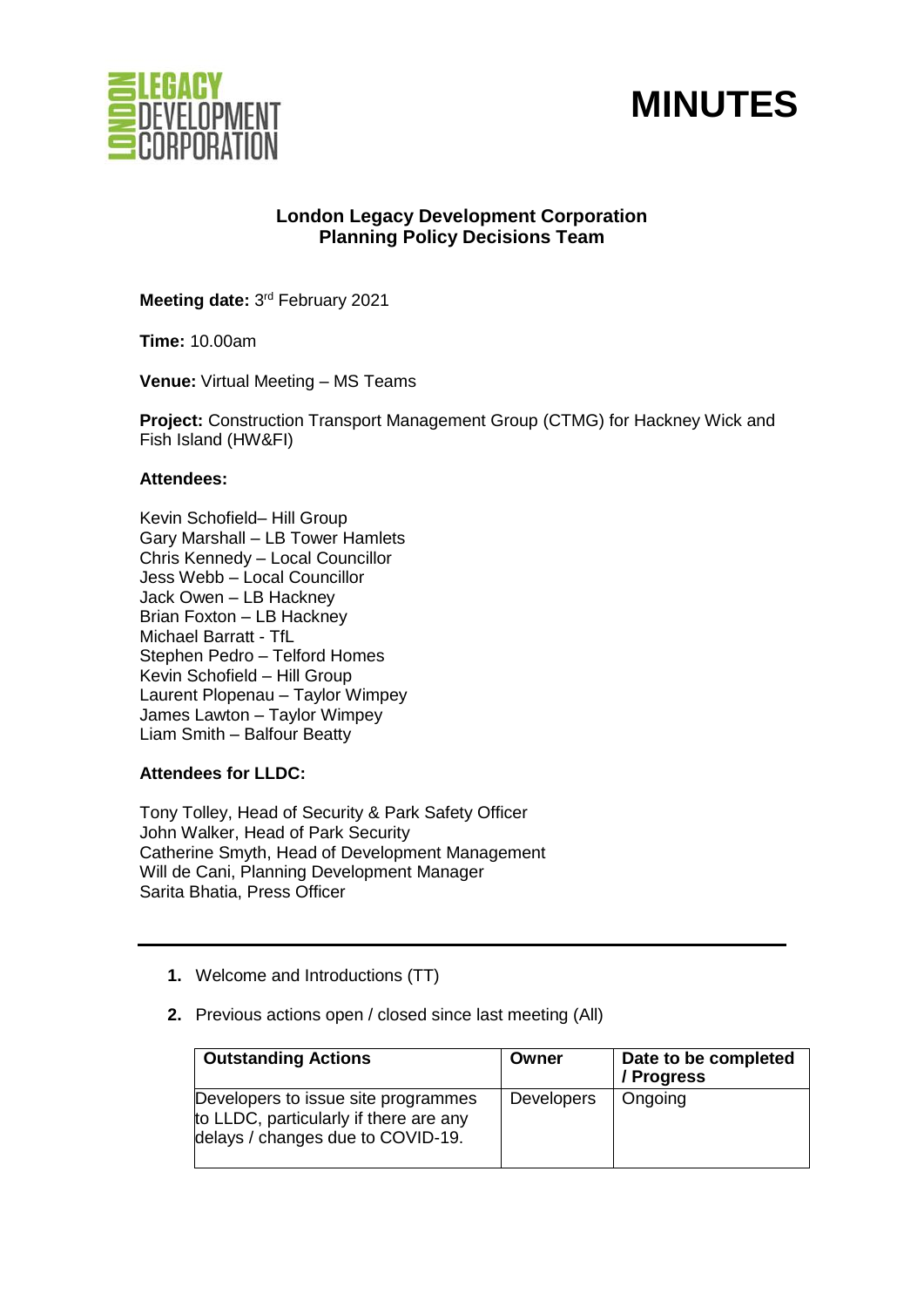| LBH are in the process of hiring two | LLDC &          | Open |
|--------------------------------------|-----------------|------|
| enforcement officers.                | <b>Boroughs</b> |      |

- *BF confirmed LBH are still looking to appoint two enforcement officers and adverts are currently ongoing, and looking to appoint by the end of February*
- *CK queried role of new enforcement officers and BF confirmed they'll be working closely with key stakeholders to ensure compliance from construciton sites and highways related matters*
- *TT confirmed site visit and walk around took place in Jan 2021 with LBTH, LBH and TfL officers. TfL looking to arrange a workshop to follow up on specific actions that came out of walk around.*
- *TT confirmed another walk-around will be arranged with relevant stakeholders to look at Rothbury Road, Wallis Road and White Post Lane*
- *BF queried the state of the lining at the Wallis Road and Hepscott Road that could be improved and refreshed.*
- *GM confirmed he would seek to address and re-line the area along Wallis Road and Hepscott Road.*
- **3.** Discussion on development sites (All)

## *Telford Homes – Wallis Road*

- *SP confirmed main access serving the site is still from the Wallis Road access immediately north of HW station.*
- *SP confirmed the Block A works opposite Canbury Construction site are now complete*
- *SP confirmed first occupation of Block A units is expected to take place from 12th March*
- *SP confirmed a section of hoarding has been removed on Wallis Road to facilitate s278 works and that hoarding will not be reinstated following these works*
- *SP confirmed scaffolding at the eastern end of Wallis Road is due to be removed from March / April onwards.*
- *SP raised issue of utilities and/or highways works along Wallis Road creating conflicts between works and pedestrians.*
- *BF confirmed he would instruct an officer in his team to visit the site and rectify any issues.*

# *L&Q – Bream Street*

• *The group noted that no representative attended from L&Q in relation to their site and WDC confirmed he would get an update via email and*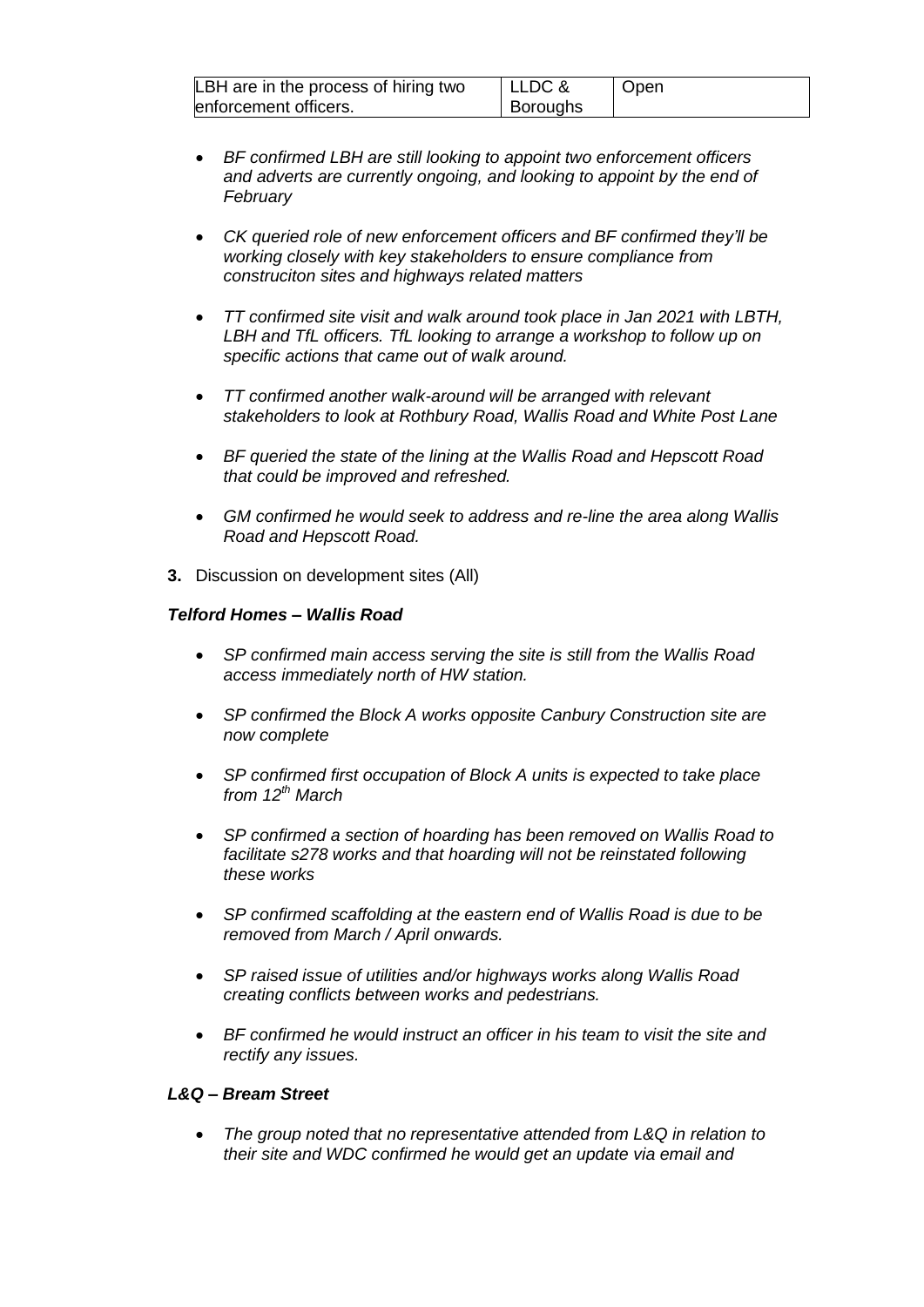*circulate to the group after the meeting which would be open to comments and questions.*

# *Hill Group – Wyke Road*

- *KS confirmed revised programme will be issued to LLDC following the meeting*
- *KS confirmed two blocks (M & N) have now been completed and handed over*
- *KS confirmed Hill Group are working on final 3 blocks and all three have scaffolding around them.*
- *KS confirmed next handover will be late May / early June and final two blocks will be handed over in September / October 2021.*
- *KS confirmed gate men and traffic marshals are still in place to ease traffic flows.*
- *KS confirmed Monier Road closure is causing slight backlog of vehicles on the corner of Monier and Smeed Road.*
- *KS confirmed they are currently operating at 110 site operatives on site and 4-5 deliveries a day*
- *KS confirmed a positive COVID test was returned and Hill Group took relevant action and operatives and site team self-isolated for the relevant period. No more positive tests have been returned since.*
- *KS confirmed weekly testing is due to start from next week and other COVID measures are still in place on site*
- *KS confirmed graffiti incidents are still taking place and Hill Group are removing and cleaning up where possible*
- *KS confirmed all off-site utilities works have now taken place*
- *KS queried availability of parking at Hackney Wick MSCP and TT confirmed he is working towards making this available and would be in contact with Hill Group.*

# *Balfour Beatty - Bridges*

- *LS confirmed drainage installation works are ongoing along with ducting, utilities and other works currently underway*
- *LS confirmed Thames Water (TW) connection is ongoing and due for completion at the end of the week*
- *LS confirmed following TW water connection, gas installation works will continue and road closure will remain in place*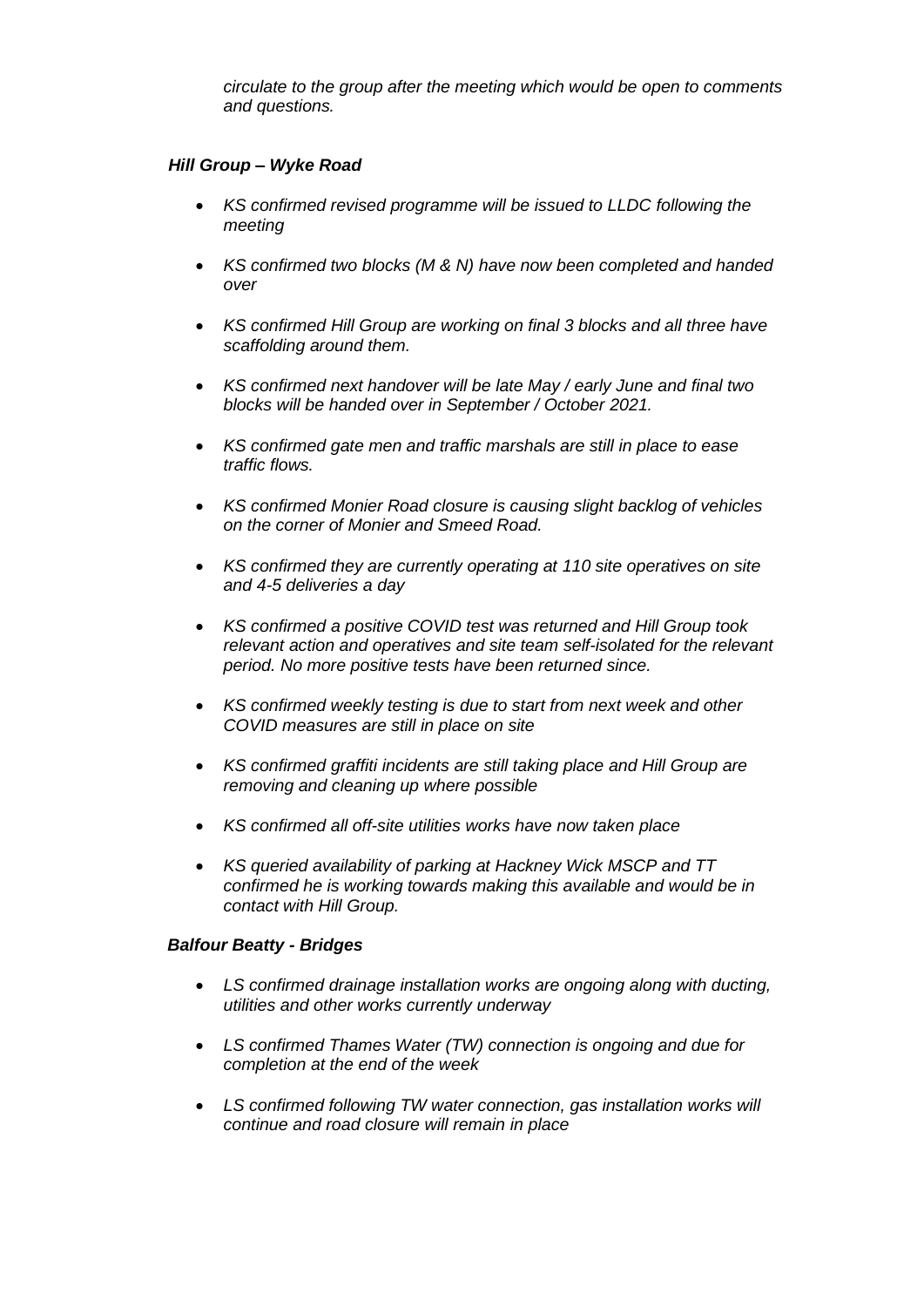- *TT queried whether comms. have all been carried out correctly and SB confirmed she and LS would continue to liaise to ensure communication material is all up-to-date and distributed appropriately*
- *GM confirmed LBTH are expected to take over works from 22nd March 2021*
- *GM confirmed the bridge will be open to buses or reduced traffic (including buses, service vehicles and cycles) from end of August*
- *GM confirmed 90 Monier Road construction traffic would likely be able to utilise the bridge*
- *TT suggested separate conversation between LBTH and LP re. construciton traffic should take place*

## *Taylor Wimpey*

#### *Monier Road*

- *LP confirmed works are still at an early stage*
- *LP confirmed currently operating at approximately 50 on-site operatives.*
- *LP confirmed Block A slab works are now complete, Block B and C works are ongoing in relation to ground floor slabs*
- *LP confirmed Taylor Wimpey met with LBTH regarding footpath arrangements and a revised pedestrian TMP and additional signage would be implemented.*
- *TT queried if Taylor Wimpey were using wheel washing and jet washing facilities and LP confirmed they are using wheel washing facilities*
- *Following the meeting, LP provided the below additional update due to technical issues during the virtual meeting:*
	- o *"Block A*

*GF slab complete Stair base and lift shaft to level 1 complete* 

#### *Block B*

*Pile caps and tie beams complete Drainage installation ongoing* 

#### *Block C*

*Basement excavation complete Basement pump installation complete Basement slab rebar installation ongoing GF slab poured"*

*Wick Lane*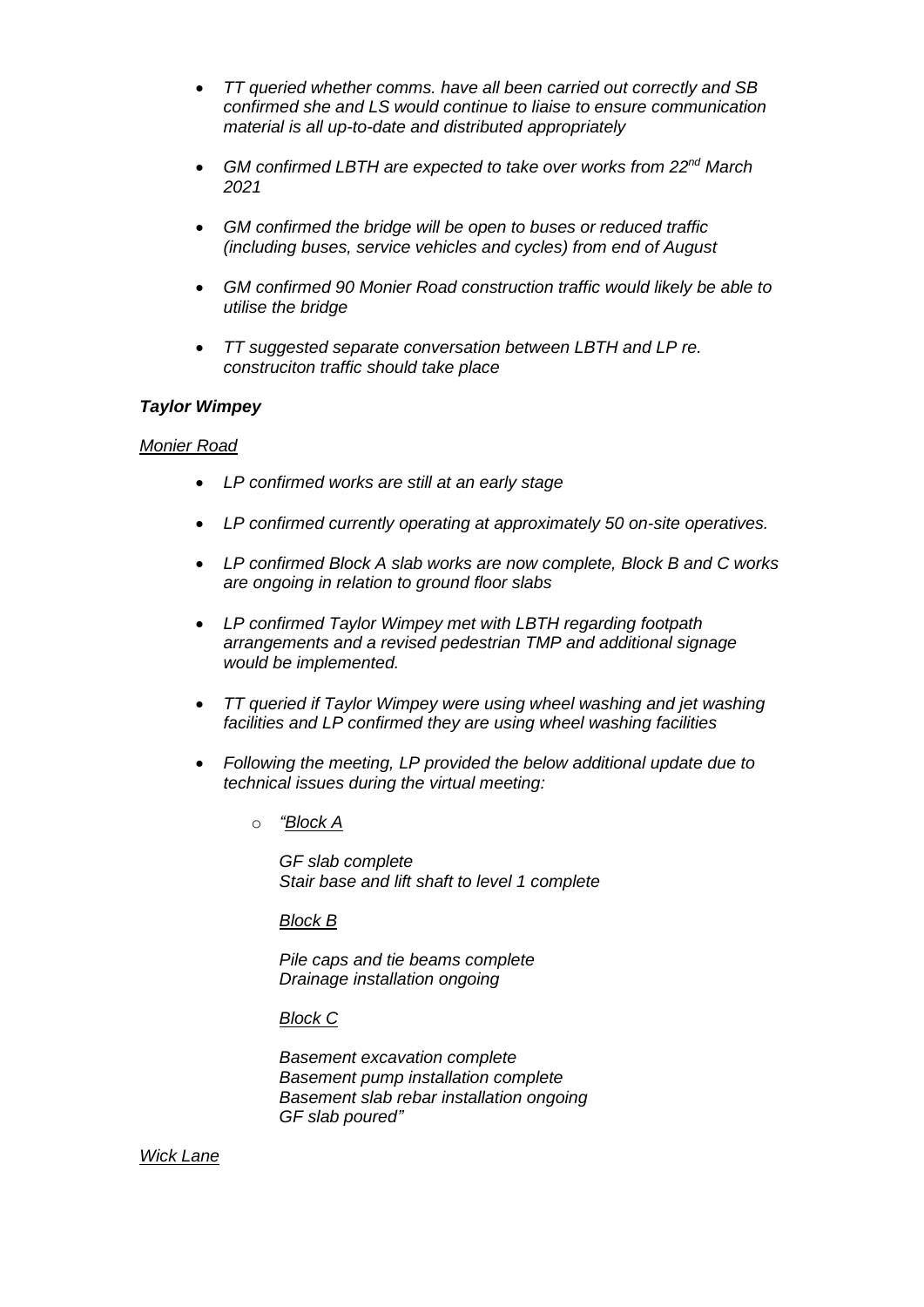- *JL confirmed 75% of footpath on Wick Lane side of the site has been reopened*
- *JL confirmed final two Housing Association blocks are due for handover in March 2021*
- *JL confirmed Block E is the last block under construction and at M&E stage, and confirmed Block E completion is due for mid-June*
- *JL confirmed temporary loading area on Wick Lane is still in place and working well. Fewer vehicles are now arriving outside of their time slot.*
- *JL confirmed Taylor Wimpey are working with LBTH regarding operation of loading area*
- *JL confirmed connection from site up to the Greenway is due to be open by the end of February*
- *JL confirmed COVID-19 measures are still in place and working well on site*
- *JL confirmed s278 works will commence following final handover in July 2021*
- *GM informed JL of white lining works and queried when loading bay and s278 works will be completed. JL confirmed this will be June / July.*
- *GM requested any parking issues, complaints and breaches to be sent through to LBTH so they can seek to address.*

# *HG Construction - Dace Road*

- *The group noted no representative attended from HG Construction in relation to their site and WDC confirmed he would get an update via email and circulate to the group after the meeting which would be open to comments and questions.*
- *TT raised issue of muck and mess outside site, likely coming from construction vehicles that needs to be addressed*

#### *Stem and Agate - Lord Napier*

• *The group noted no representative attended from Stem and Agate in relation to their site and WDC confirmed he would get an update via email and circulate to the group after the meeting which would be open to comments and questions.*

## *59 Wallis Road*

• *The group noted no representative attended from 59 Wallis Road in relation to their site and WDC confirmed he would get an update via email and circulate to the group after the meeting which would be open to comments and questions.*

**AOB**